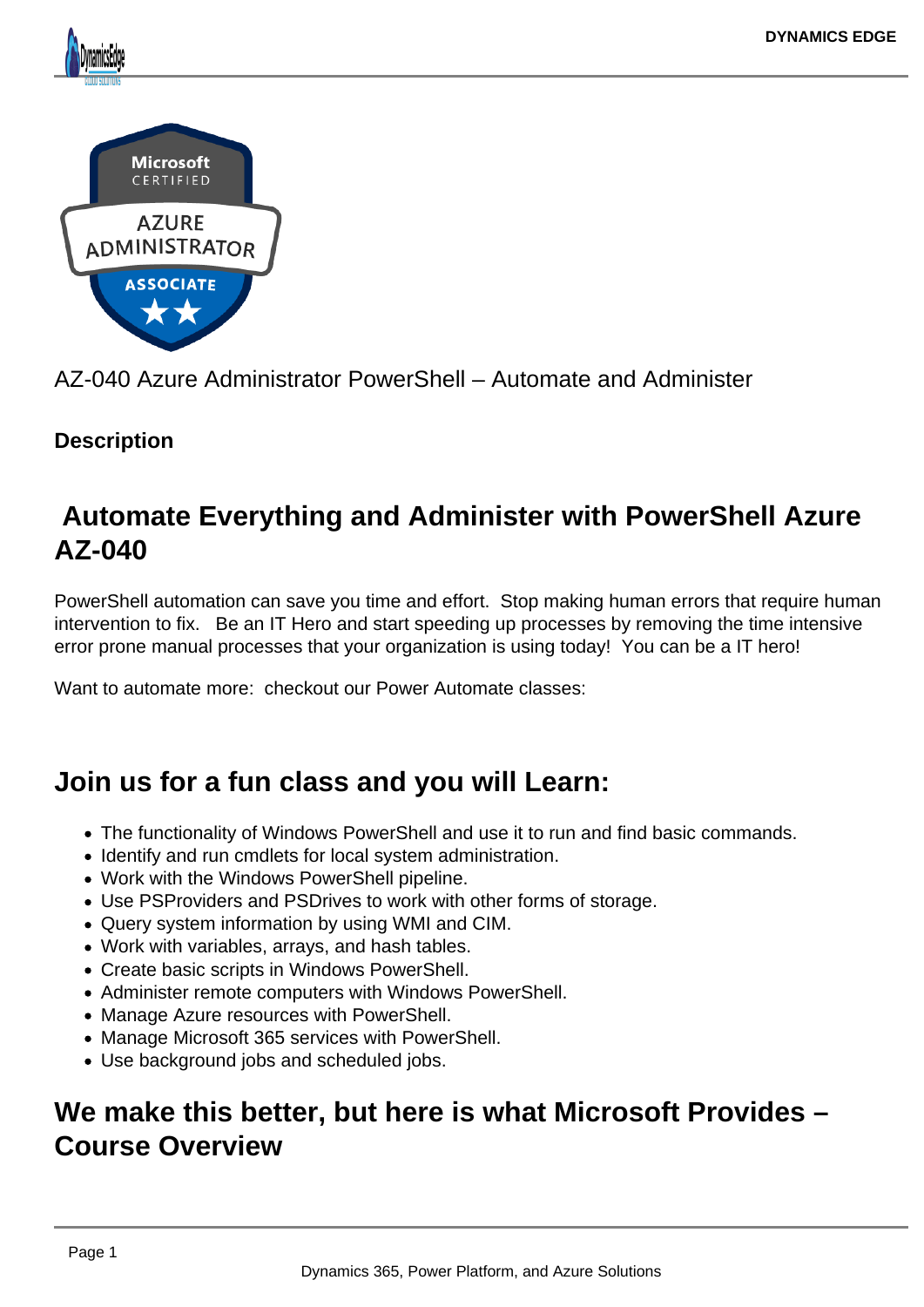

This course provides students with the fundamental knowledge and skills to use PowerShell for administering and automating administration of Windows servers. This course provides students the skills to identify and build the command they require to perform a specific task. In addition, students learn how to build scripts to accomplish advanced tasks such as automating repetitive tasks and generating reports. This course provides prerequisite skills supporting a broad range of Microsoft products, including Windows Server, Windows Client, Microsoft Azure, and Microsoft 365. In keeping with that goal, this course will not focus on any one of those products, although Windows Server, which is the common platform for all of those products, will serve as the example for the techniques this course teaches.

# **This course is a good career choice for you:**

 **(PowerShell is cool, might as well start with this course)** Administrators with No prior experience with any version of PowerShell or any scripting language is assumed. This course is also suitable for IT Professionals already experienced in server administration, including Microsoft Exchange Server, Microsoft SharePoint Server, and Microsoft SQL Server.This is for IT Professionals who are already experienced in general Windows Server, Windows client, Azure, and Microsoft 365 administration who want to learn more about using Windows PowerShell for administration.

# **Nice to have before you come to class:**

- Experience with Windows networking technologies and implementation.
- Experience with Windows Server administration, maintenance, and troubleshooting.

# **Here is what Microsoft Course outline**

## **Module 1: Getting started with Windows PowerShell**

This module will introduce you to Windows PowerShell and provide an overview of the product's functionality. The module explains how to open and configure Windows PowerShell. It also explains how to run commands and use the built-in Help system in Windows PowerShell.

## **Lessons**

- Windows PowerShell overview
- Understan Windows PowerShell command syntax
- Find commands and get help in Windows PowerShell

## **Lab : Configuring Windows PowerShell, and finding and running commands**

Configuring the Windows PowerShell console application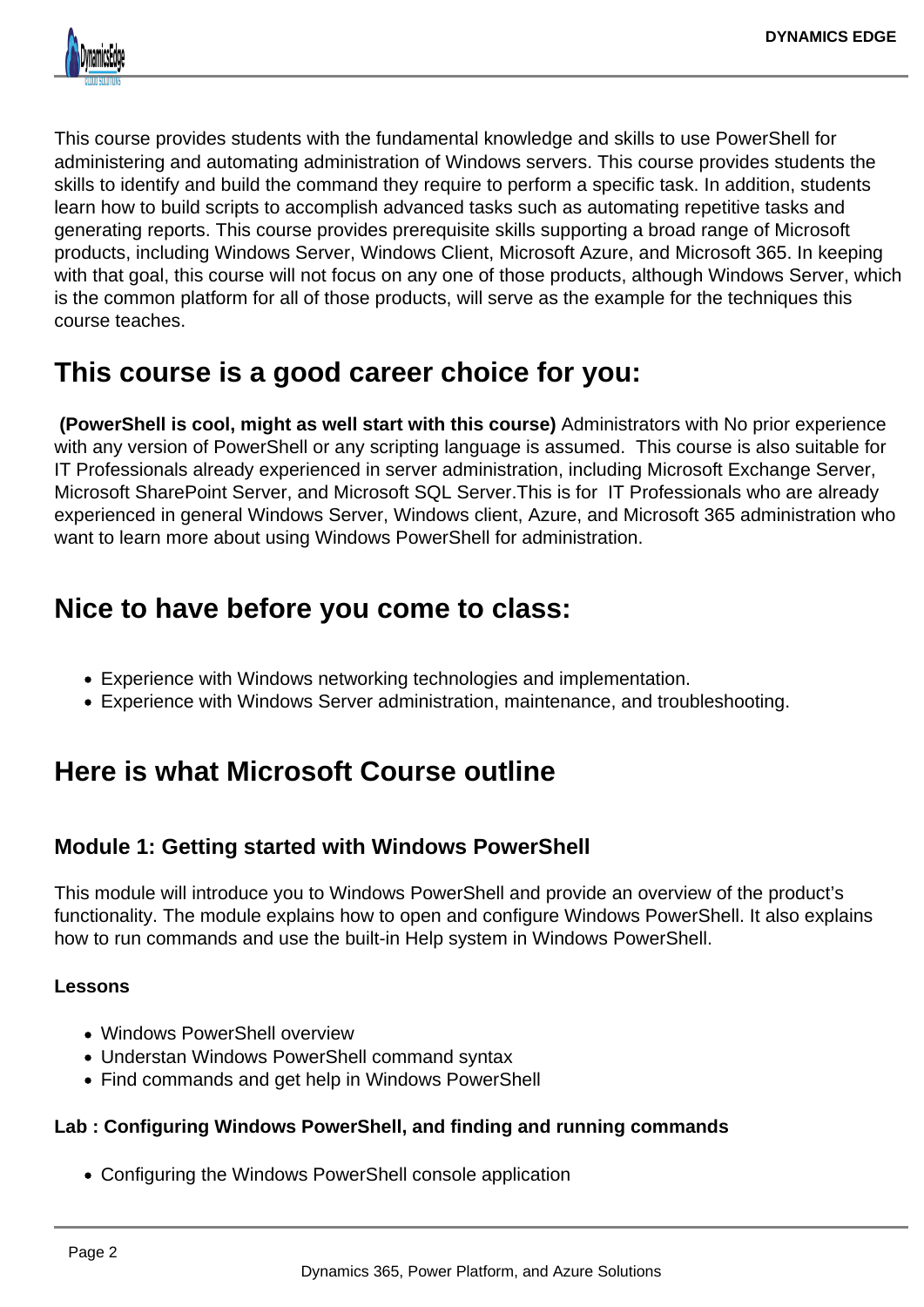

- Configuring the Windows PowerShell ISE application
- Finding and running Windows PowerShell commands
- Using About files

After this module, students will be able to:

- Describe key features of Windows PowerShell, and open and configure it.
- Discover, learn, and run Windows PowerShell commands.
- Find Windows PowerShell commands for performing specific tasks.

## **Module 2: Windows PowerShell for local systems administration**

This module introduces you to the different types of cmdlets commonly used for system administration. While you can search for cmdlets each time you need to accomplish a task, it is more efficient to have at least a basic understanding of these cmdlets. This module also explains how to manage Windows 10 by using PowerShell..

### **Lessons**

- Active Directory Domain Services administration cmdlets
- Network configuration cmdlets
- Server administration cmdlets
- Windows PowerShell in Windows 10

## **Lab : Performing local system administration with PowerShell**

- Creating and managing Active Directory objects
- Configuring network settings on Windows Server
- Creating a website

After completing this module, students will be able to:

- Identify and use cmdlets for AD DS administration.
- Identify and use cmdlets for network configuration.
- Identify and use cmdlets for server administration tasks.
- Manage Windows 10 using PowerShell

## **Module 3: Working with the Windows PowerShell pipeline**

This module introduces the pipeline feature of Windows PowerShell. The pipeline feature is included in several command-line shells such as the command prompt in the Windows operating system. However, the pipeline feature in Windows PowerShell provides more complex, flexible, and capable functionalities compared to other shells. This module provides you with the skills and knowledge that will help you use Windows PowerShell more effectively and efficiently.

### **Lessons**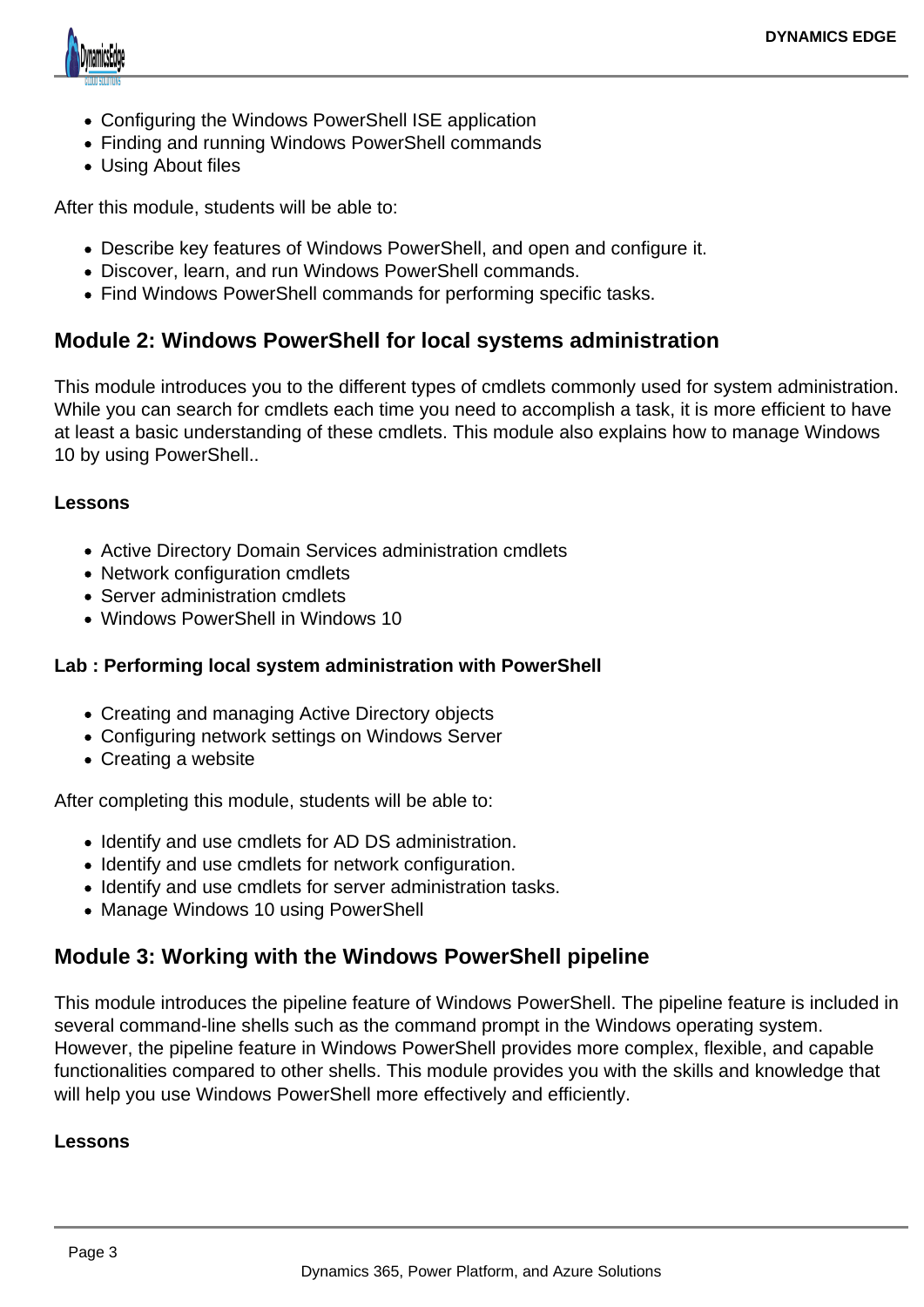

- Understand the pipeline
- Select, sort, and measure objects
- Filter objects out of the pipeline
- Enumerate objects in the pipeline
- Send and pass pipeline data as output

### **Lab : Using PowerShell pipeline**

- Selecting, sorting, and displaying data
- Filtering objects
- Enumerating objects
- Converting objects

After this module, students will be able to:

- Describe the purpose of the Windows PowerShell pipeline.
- Select, sort, and measure objects in the pipeline.
- Filter objects out of the pipeline.
- Enumerate objects in the pipeline.
- Send output consisting of pipeline data.

## **Module 4: Using PSProviders and PSDrives**

This module introduces the PSProviders and PSDrives adapters. A PSProvider is basically a Windows PowerShell adapter makes some form of storage resemble a hard drive. A PSDrive is an actual connection to a form of storage. You can use these two technologies to work with various forms of storage by using the same commands and techniques that you use to manage the file system.

#### **Lessons**

- Using PSProviders
- Using PSDrives

#### **Lab : Using PSProviders and PSDrives with PowerShell**

- Creating files and folders on a remote computer
- Creating a registry key for your future scripts
- Create a new Active Directory group

After this module, students will be able to:

- Use PSProviders.
- Use PSDrives.

## **Module 5: Querying management information by using CIM and WMI**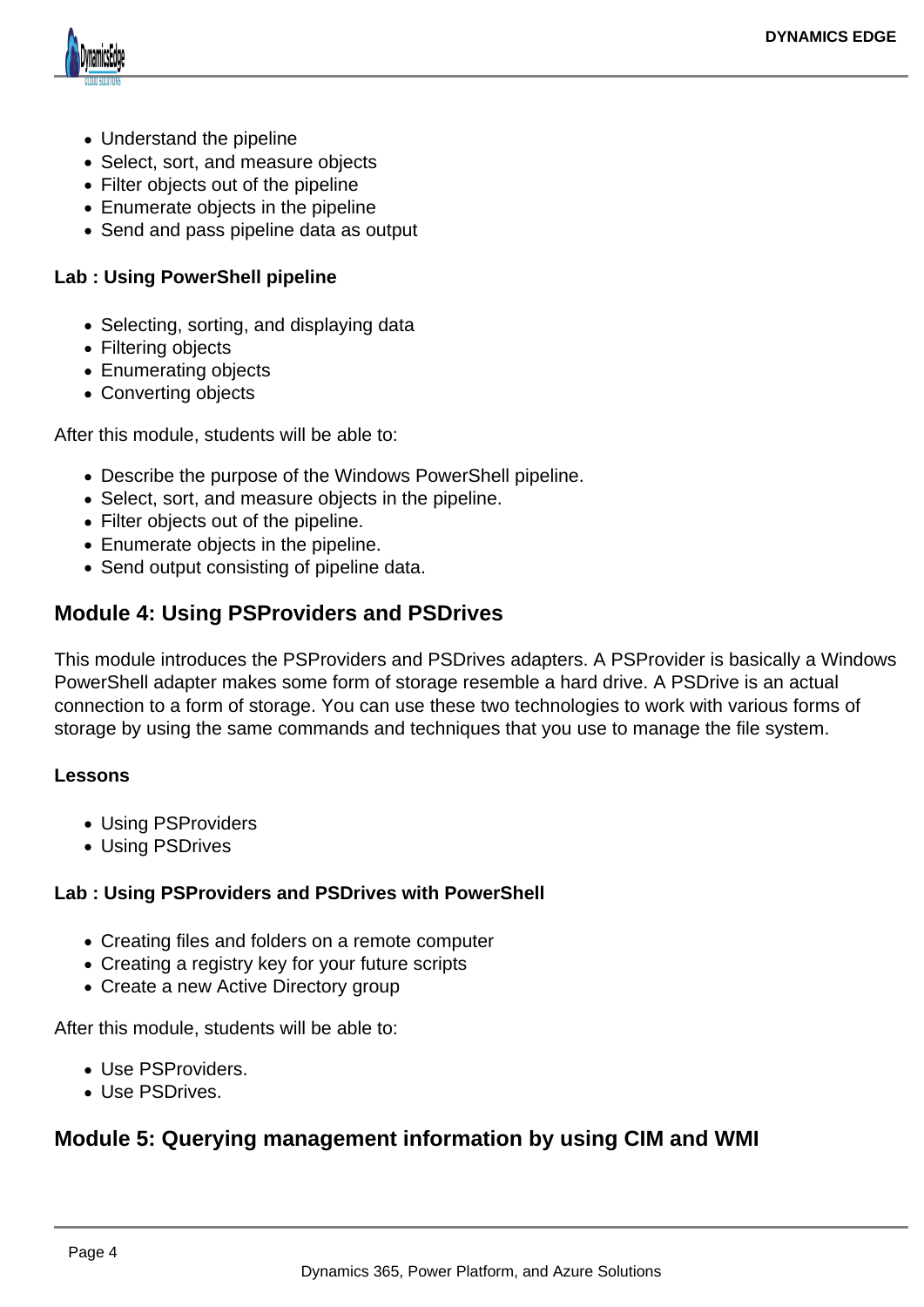

This module introduces you to two parallel technologies: Windows Management Instrumentation (WMI) and Common Information Model (CIM). Both these technologies provide local and remote access to a repository of management information including access to robust information available from the operating system, computer hardware, and installed software.

#### **Lessons**

- Understand CIM and WMI
- Query data by using CIM and WMI
- Make changes by using CIM and WMI

### **Lab : Querying information by using WMI and CIM**

- Querying information by using WMI
- Querying information by using CIM
- Invoking methods

After completing this module, students will be able to:

- Differentiate between CIM and WMI.
- Query management information by using CIM and WMI.
- Invoke methods by using CIM and WMI.

## **Module 6: Working with variables, arrays, and hash tables**

Variables are an essential component of scripts. You can use variables to accomplish complex tasks that you can't complete by using a single command. This module explains how to work with variables, arrays, and hash tables as steps in learning how to create Windows PowerShell scripts.

#### **Lessons**

- Use variables
- Manipulate variables
- Manipulate arrays and hash tables

#### **Lab : Using variables, arrays, and hash tables in PowerShell**

- Working with variable types
- Using arrays
- Using hash tables

After this module, students will be able to: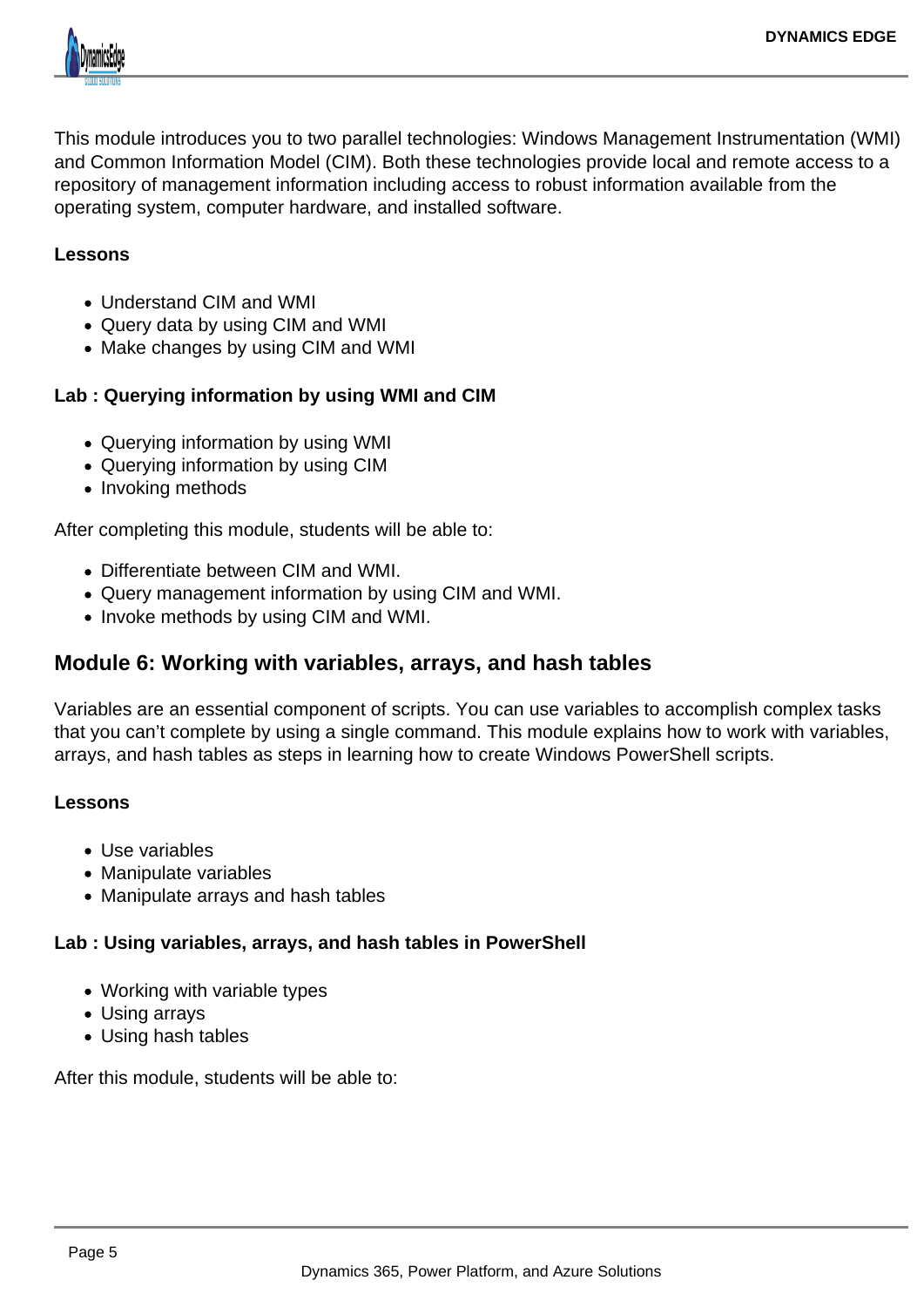

- Assign a value to variables.
- Describe how to manipulate variables.
- Describe how to manipulate arrays and hash tables.

## **Module 7: Windows PowerShell scripting**

This module explains how to package a Windows PowerShell command in a script. Scripts allow you to perform repetitive tasks and more complex tasks than cannot be accomplished in a single command.

#### **Lessons**

- Introduction to scripting with Windows PowerShell
- Script constructs
- Import data from files
- Accept user input
- Troubleshooting and error handling
- Functions and modules

### **Lab : Using scripts with PowerShell**

- Signing a script
- Processing an array with a ForEach loop
- Processing items by using If statements
- Creating users based on a CSV file
- Querying disk information from remote computers
- Updating the script to use alternate credentials

After completing this module, students will be able to:

- Run a Windows PowerShell script.
- Use Windows PowerShell scripting constructs.
- Import data from a file.
- Accept user input for a script.
- Implement error handling for a script.
- Explain functions and modules.

## **Module 8: Administering remote computers with Windows PowerShell**

This module introduces you to the Windows PowerShell remoting technology that enables you to connect to one or more remote computers and instruct them to run commands on your behalf.

#### **Lessons**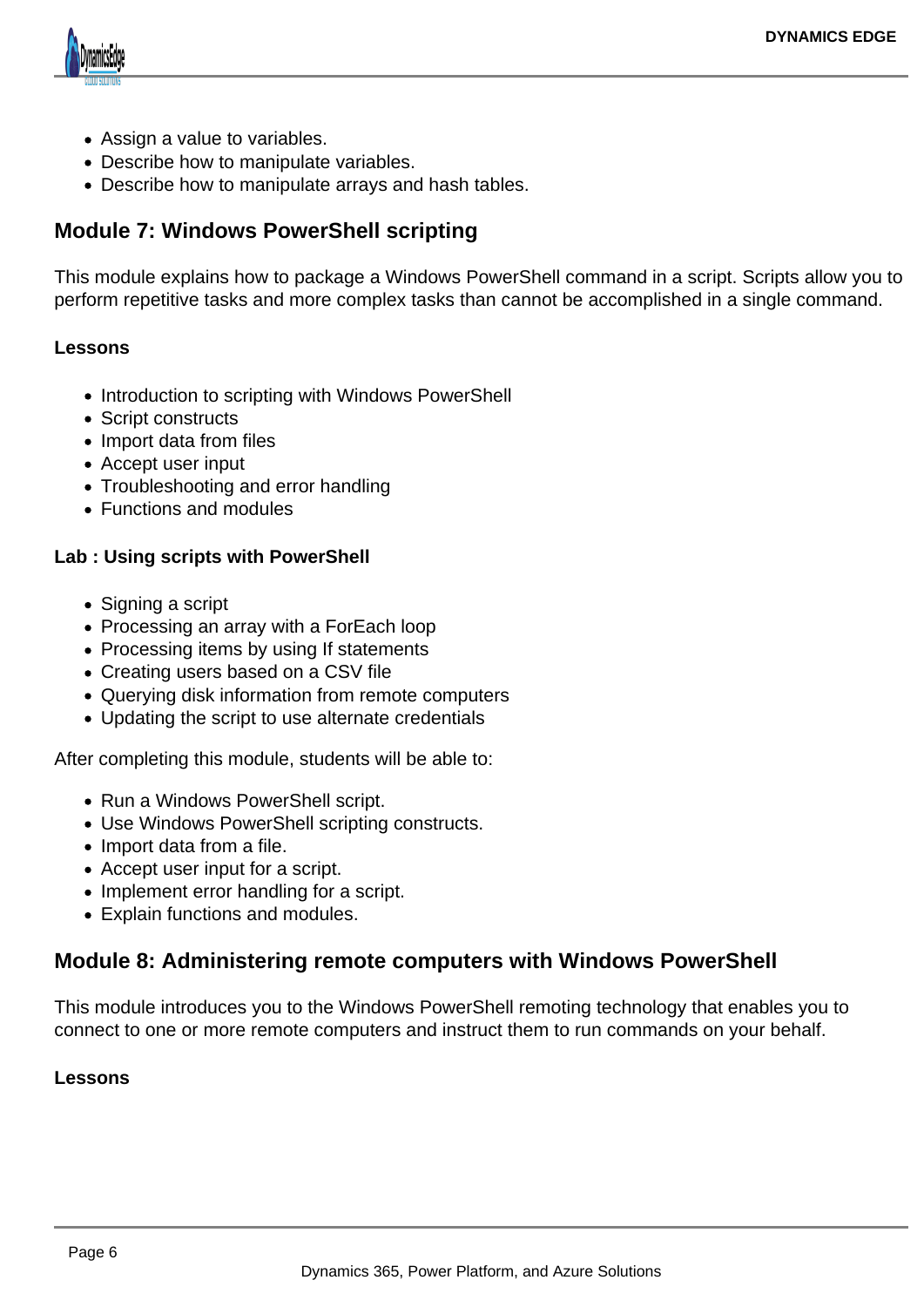

- Use basic Windows PowerShell remoting
- Use advanced Windows PowerShell remoting techniques
- Use PSSessions

### **Lab : Performing remote administration with PowerShell**

- Enabling remoting on the local computer
- Performing one-to-one remoting
- Performing one-to-many remoting
- Using implicit remoting

After this module, students will be able to:

- Describe remoting architecture and security.
- Use advanced Windows PowerShell remoting techniques.
- Create and manage persistent remoting sessions.

## **Module 9: Managing Azure resources with PowerShell**

This module provides information about installing the necessary modules for cloud services management. It explains how to use PowerShell commands to perform some simple administrative tasks on cloud resources such as Azure virtual machines (VMs), Azure storage accounts, and Azure subscriptions. This module also describes how to use the Azure Cloud Shell environment to perform PowerShell-based or Bash-based administration directly from the Azure portal.

#### **Lessons**

- Azure PowerShell
- Introduce Azure Cloud Shell
- Manage Azure VMs with PowerShell
- Manage storage and subscriptions

### **Lab : Azure resource management with PowerShell**

- Activating the Azure subscription and installing the PowerShell Az module
- Using Azure Cloud Shell
- Managing Azure resources with Azure PowerShell

After completing this module, students will be able to:

- Describe, install, and use the Azure PowerShell environment
- Describe and use Azure Cloud Shell.
- Manage Azure VMs with PowerShell.
- Manage Azure storage accounts and subscriptions with Azure PowerShell.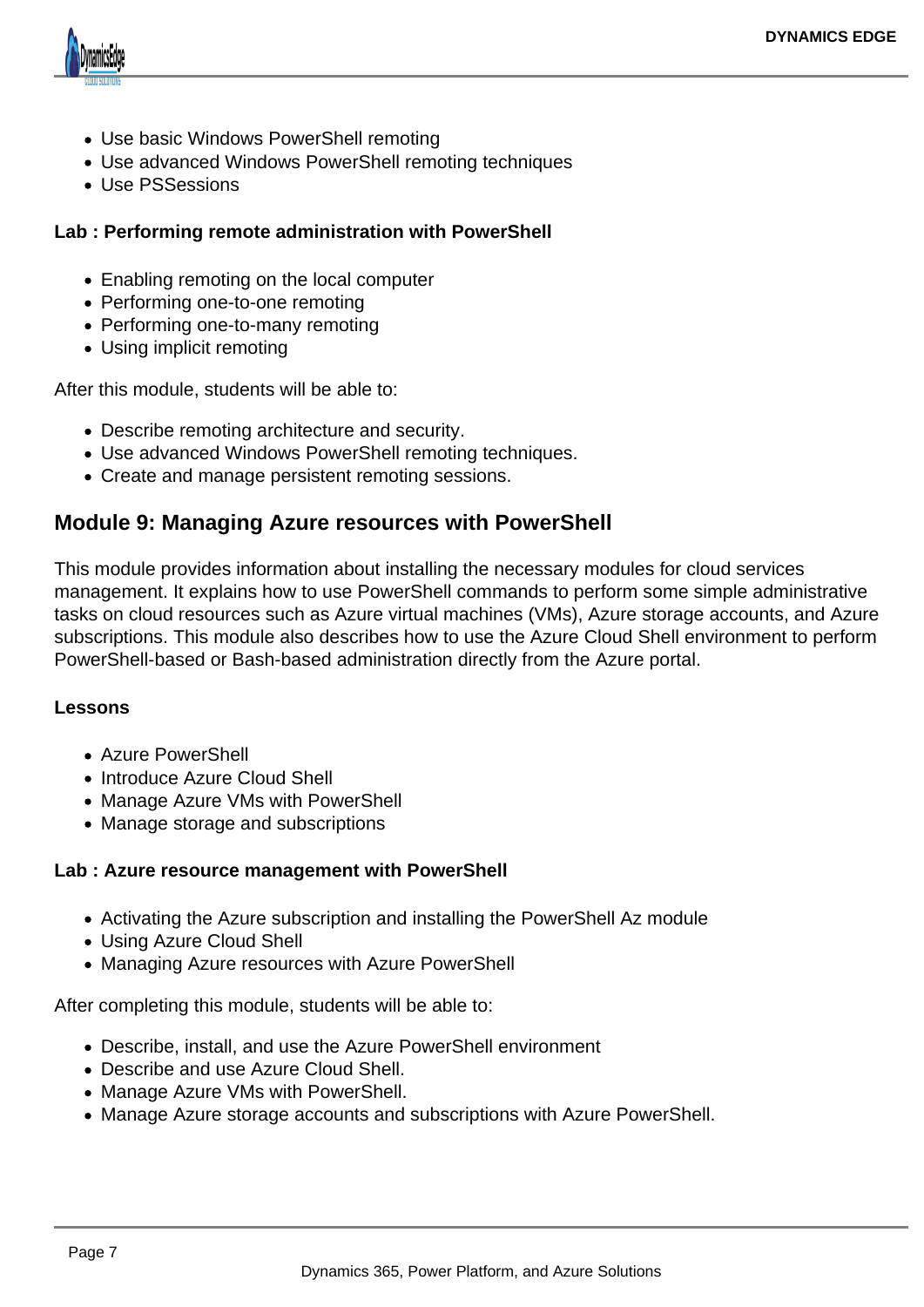

## **Module 10: Managing Microsoft 365 services with PowerShell**

Describes how to use PowerShell to manage Microsoft 365 user accounts, licenses, and groups, Exchange Online, SharePoint Online, and Microsoft Teams.

#### **Lessons**

- Manage Microsoft 365 user accounts, licenses, and groups with PowerShell
- Manage Exchange Online with PowerShell
- Manage SharePoint Online with PowerShell
- Manage Microsoft Teams with PowerShell

### **Lab : Managing Microsoft 365 with PowerShell**

- Managing users and groups in Azure AD
- Managing Exchange Online
- Managing SharePoint
- Managing Microsoft Teams

After this module, students will be able to:

- Use PowerShell to manage users, groups, and licenses in Azure AD
- Manage Exchange Online with PowerShell.
- Manage SharePoint Online with PowerShell.
- Manage Microsoft Teams with PowerShell.

## **Module 11: Using background jobs and scheduled jobs**

This describes how to use background jobs and scheduled jobs. It also explains how to create scheduled jobs and retrieve job results.

#### **Lessons**

- Use background jobs
- Use scheduled jobs

#### **Lab : Jobs management with PowerShell**

- Starting and managing jobs
- Creating a scheduled job

After completing this module, students will be able to:

- Create and manage background jobs.
- Create and manage scheduled jobs.